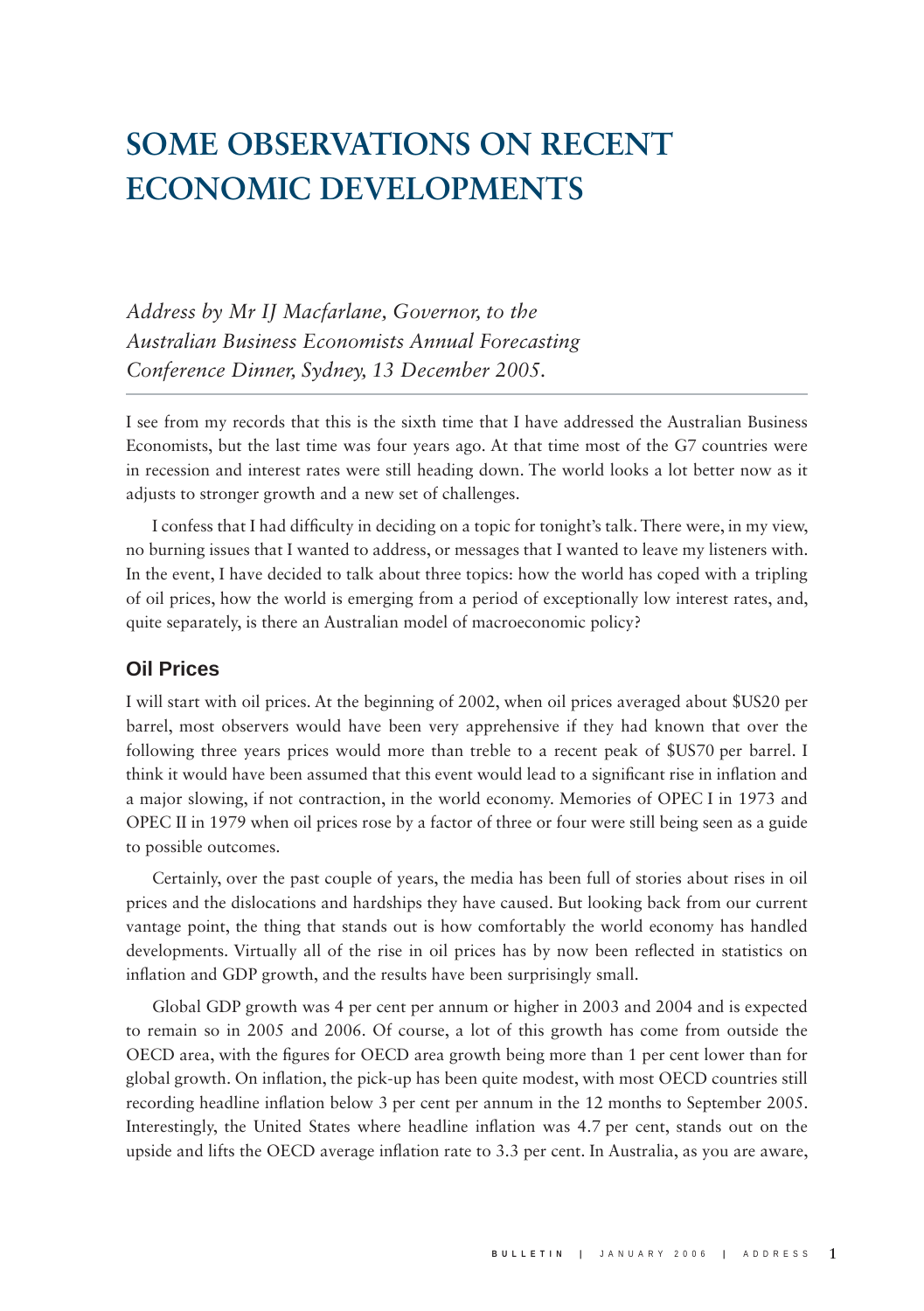headline CPI rose by 3.0 per cent in the year to the September quarter, up from a recent low point of 2.0 per cent eighteen months earlier.

There have been a number of reasons for these favourable outcomes around the world, including the developed world's lower oil dependency compared with earlier years, but I will concentrate on a few that I think are important. The main reason that economic growth was so little affected was that the rise in oil prices was *caused* by strong world growth, particularly from developing countries such as China and India. For the world as a whole, the rise in oil prices was not a negative supply shock, as it was in the seventies, but was the result of a positive demand shock. Of course, global growth could well have been stronger in the absence of the oil price rise, but even with its constraining effect, there was still plenty of growth to go around and current forecasts are still looking good.

On why the rise in inflation was so modest, the story is very interesting. We should start by reviewing a bit of history; this shows that even before OPEC I and II came along, OECD area inflation was rising year by year. Immediately before OPEC I, it had already risen to nearly 9 per cent, with Australia being one of the highest at 10.1 per cent. Inflationary expectations were also on the rise. In the business community the assumption was that any increase in costs could be easily passed on into prices, and the unions assumed that all wages would be indexed to rising inflation.

The situation is very different now. After more than a decade of low and stable inflation, inflationary expectations are better anchored. Discipline in goods markets from domestic and foreign competitors means the old 'cost plus' mentality no longer prevails. While pass-through at the first round still occurs, as the rise in retail petrol prices demonstrates, subsequent price pressures are often absorbed. With only limited and manageable increases in overall inflation throughout the world, monetary tightenings specifically directed at oil-price-instigated inflation have not been needed.

That is all I wish to say about oil prices, other than to add the caveat that I am only talking about the increases to date. Obviously, if we enter a new round of similar increases, the situation would have to be reassessed.

#### **World Interest Rates**

It is well known that the world has recently gone through a phase of exceptionally low interest rates, but I am not sure that people appreciate how low they were by historical standards. In fact it is not much of an exaggeration to say that interest rates in mid 2003 were at their lowest level for a century. This was the time when official overnight rates – the ones set by central banks – were 1 per cent in the United States, 2 per cent in the euro area, and zero in Japan. The only qualifications I have to make to my earlier generalisation is to concede that rates may have been slightly lower during the second world war in some countries such as the United States and United Kingdom when quantity rationing was the norm, but they have not been lower in peace time.

We can construct an indicator of world interest rates for a century or more using a weighted average of the rates for the United States, United Kingdom, Germany and Japan. Graph 1 shows the results for official overnight interest rates or their nearest equivalent since 1860. Although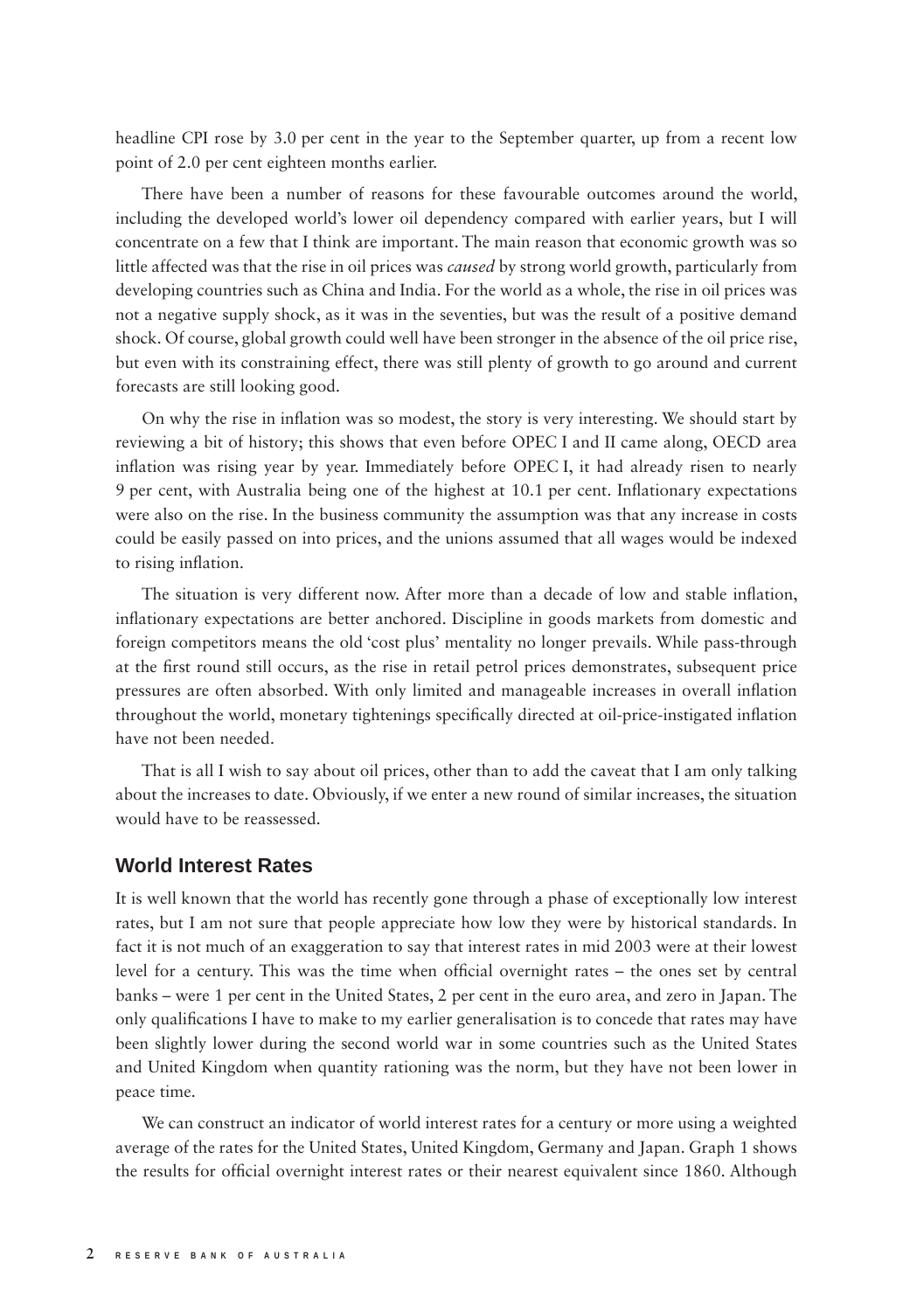the graph is dominated by the high interest rates during the great inflation of the 1970s, the readings for 2002 and 2003 are lower than any other time in this long span of years.1 Part of the explanation is that inflation was low, but it was only low compared with the post-war standard – it was not low compared with most of the period covered by the graph. In fact if we construct simple measures of real interest rates (based on realised inflation rates), they were also low by the standards of earlier low inflation periods.<sup>2</sup> In Table 1, real interest rates in the first five years of this decade are lower than in any previous decade apart from those containing the two world wars and the 1970s.

We could ask the question of why such low interest rates were put in place in this decade when it had not been seen to be necessary to do so on earlier occasions. This is a very big question and I do not propose to answer it tonight.3 Nor do I wish to maintain that a different global monetary policy should have been put in place. Defenders of the monetary policy that was pursued would argue that it resulted in continuing low inflation and reasonable economic growth for the world economy, apart from the mildest post-war recession in 2001. They would say that in light of this outcome, it would be hard to argue for a higher level of interest rates during the period.



## **Table 1: Major Economies Real Overnight Interest Rates**

Weighted average of US, UK, Germany and Japan

| Decade beginning | Real overnight |
|------------------|----------------|
|                  | interest rates |
| 1860             | $1.5*$         |
| 1870             | $5.1*$         |
| 1880             | $2.7*$         |
| 1890             | 1.7            |
| 1900             | 1.3            |
| 1910             | $-4.4$         |
| 1920             | 1.3            |
| 1930             | 4.0            |
| 1940             | $-8.1$         |
| 1950             | 1.3            |
| 1960             | 1.5            |
| 1970             | $-1.2$         |
| 1980             | 3.7            |
| 1990             | 2.2            |
| 2000             | 0.8            |

\* Does not include Japan until 1882

Sources: Global Financial Data; RBA calculations

<sup>1</sup> The observation for 1923, the year of the Weimar inflation in Germany, had to be deleted because it did not fit on the scale.

<sup>2</sup> *The problem with most measures of real interest rates is that they become negative during periods of unanticipated rises in inflation such as the 1970s. For this reason, meaningful comparisons of real interest rates (using realised inflation rates) should only be made for periods of low and stable infl ation such as the present.*

<sup>3</sup> *For a partial answer see IJ Macfarlane, 'What are the global imbalances?', Reserve Bank* Bulletin*, October 2005, pp 19–27.*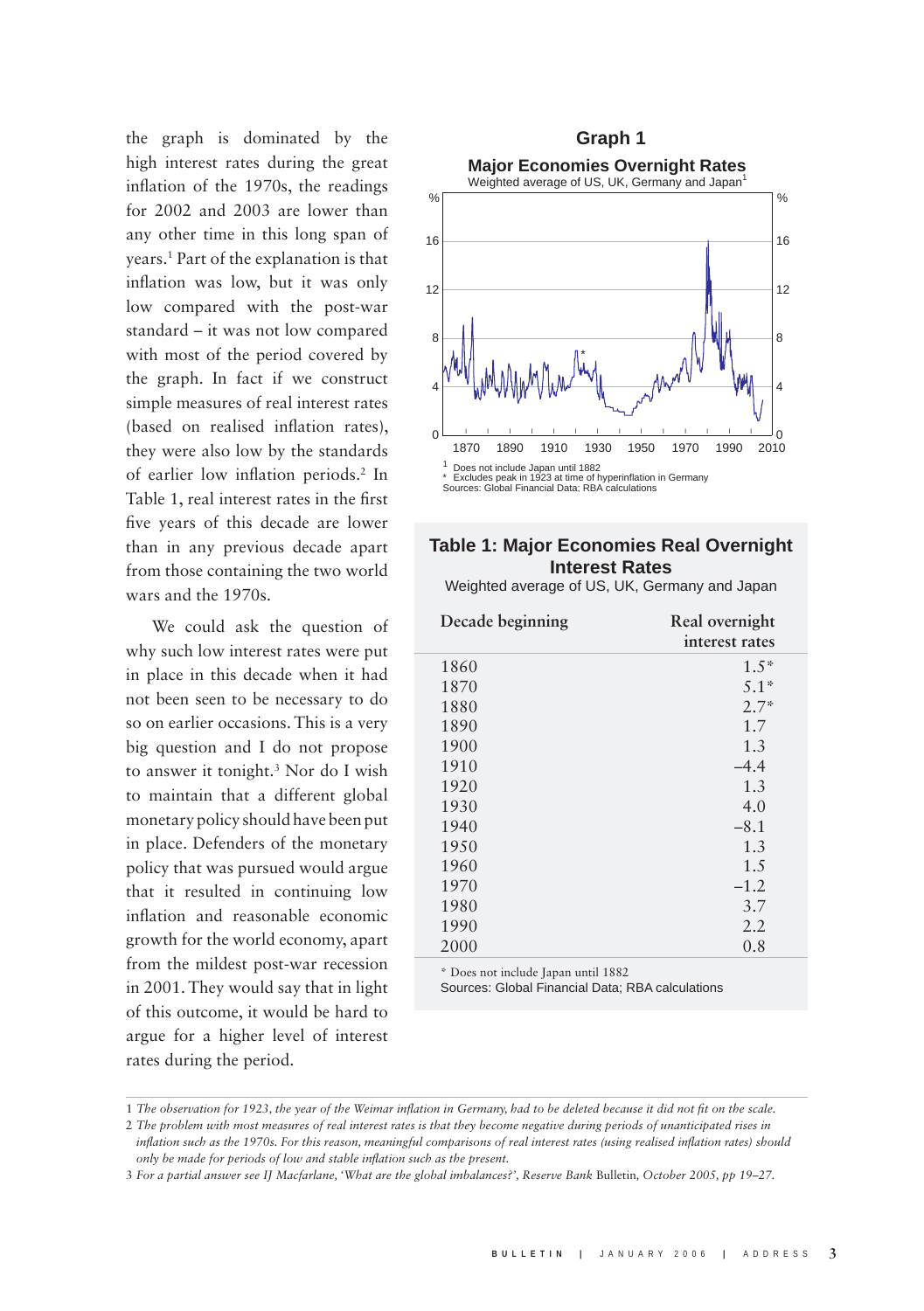Usually when interest rates are kept very low for an extended period the main risk is that there will be a pronounced pick-up in inflation. As we know, there has been little of that on a global scale, or indeed in individual countries, even though commodity prices have risen sharply. Where the risks have mainly arisen has been in the financial sphere, where there has been a 'search for yield' and a driving-up of many asset prices. So far this decade, the most obvious sign of the latter phenomenon has been the surge in house prices, particularly in those anglo countries with very competitive financial sectors such as the United States, United Kingdom and Australia.

What I have been describing so far is a global development, and although we in Australia have shared it in some aspects, in others we have differed. The main aspect in which we differed was that we did not reduce interest rates to anywhere near the extent they were reduced in the three biggest monetary areas – the United States, Japan and the euro area. The low point in our short-term interest rates of 4¼ per cent this decade was not very different to the low point in the 1990s of 4¼ per cent. We were also the only country of any significance to resist the general trend to lower interest rates during 2003. Nevertheless, we still have shown many of the same symptoms in our asset markets that others have shown.

What we are seeing now around the world is a gradual return to normality in interest rates. We in Australia can make some claim to being the first in this process because we began in mid 2002. Over the past two years the predominant tendency among countries has been to raise interest rates. Virtually every developed country except Japan has now participated, with the move by the ECB earlier this month being an important step.

The point I want to make that links the first two parts of this talk together is that the major reason for the rises in interest rates is, I think, the need for a return to normality, not a specific fear about oil prices. Of course the two are related in that the low level of interest rates has accommodated the growth in demand that lay behind the rise in oil prices. But the most important factor behind the recent moves is the realisation that the world could not have safely continued with the sort of interest rates that prevailed in 2002 and 2003.

## **Is There an Australian Model?**

I was recently visited by the Chilean Minister of Finance who, like many in the same position in Latin America, is a very good professional economist. Our discussions were very interesting, and at one stage he answered one of my questions by saying that Chile 'was following the Australian model'. He meant this in a very specific way, and it is worth examining exactly what he meant by the term.

First, he was talking about a macroeconomic policy model that had the following structural features:

- a floating exchange rate with a currency viewed as a commodity currency;
- a monetary policy regime based on central bank independence and an inflation target; and
- a disciplined fiscal policy which aims at balance or surplus in the medium term.

These were important, but the most important characteristic he wished to focus on was the internationalisation of the currency, i.e. the ability for Australian entities to borrow abroad in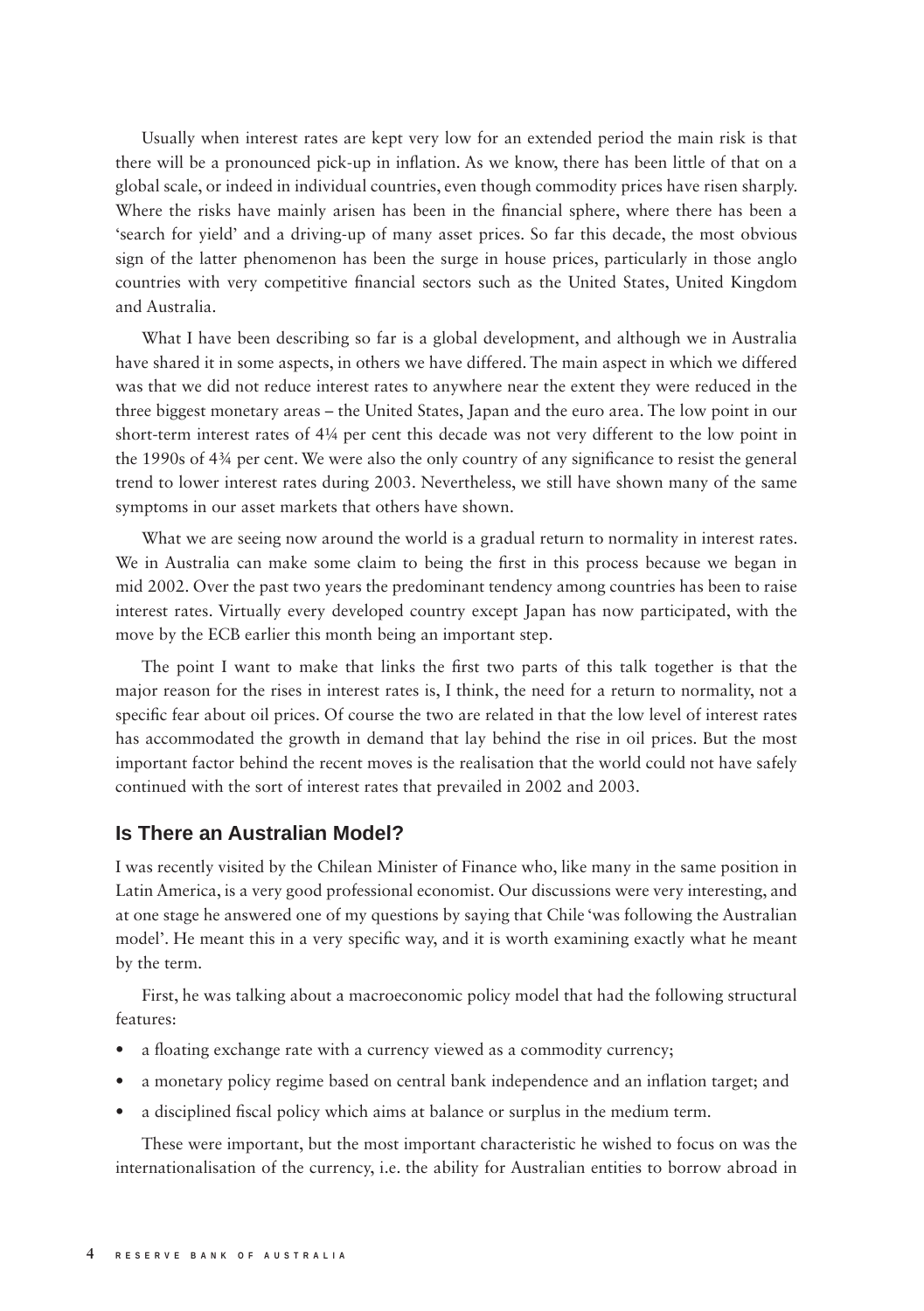Australian dollars, or to borrow abroad in foreign currency and hedge back into Australian dollars. This allows Australian corporations and banks to participate fully in international financial markets without incurring foreign currency risk (or to only incur it where they have a 'natural hedge' such as foreign currency export earnings or to finance a foreign acquisition).

We, of course, have been very aware of the importance of this characteristic and regard it as a virtual necessity if a country is to be able to run a floating exchange rate regime successfully. But many, if not most, countries do not reach this stage. It was foreign currency exposure which led to the collapse of many Asian banks and corporations when their currencies fell during the Asian crisis. In Latin America, traditionally all foreign borrowing was in US dollars, which made their countries extremely vulnerable to falls in their exchange rates. It also gave rise to what is known as 'fear of floating' which means the tendency for their central banks to quickly resort to raising interest rates whenever the exchange rate is in danger of falling.

What the Chilean Finance Minister called the Australian model, of course, is not unique to Australia,<sup>4</sup> but it is associated with Australia in Latin American and Asian economic circles because of Australia's success in withstanding the Asian crisis. While some countries such as Chile see it as a sort of role model, many Asian countries have chosen a different path by running current account surpluses, building up large holdings of international reserves and resisting changes in their exchange rates. As you know, we think this is a major reason for the growing global payments imbalances, and would be happier if they followed a model closer to our own. But that is another story.

The interesting issue for other economies, particularly emerging-market economies, is how do you reach the situation where you can borrow abroad in your own currency, or, to put it differently, where investors in other countries will willingly hold assets denominated in your own currency. When we look back and see how Australia reached this position, it is a very interesting (and reasonably recent) story.

The major step occurred when the Government decided that it would borrow honestly from its own citizens. That is, it would stop using captive arrangements that force financial institutions to take government paper, and stop *setting* the interest rate on its own paper. In our case this occurred when we introduced the tender system for selling Treasury notes in 1979 and bonds in 1982, and soon after made clear that the Government would no longer borrow from the Reserve Bank, but instead borrow from the public to finance the budget deficit dollar for dollar. At first we had to accept very high interest rates, but in time demand for government paper expanded, and most importantly overseas investors began to find Australian government bonds denominated in Australian dollars an attractive investment. It was not necessary to ask them to invest, nor to do 'road shows' on Wall Street to entice them. At the same time, old habits died hard so that as recently as March 1987 the Australian Government made its last overseas borrowing in the US market in US dollars.

<sup>4</sup> *Canada and New Zealand also have the characteristics listed when describing the Australian model. For a discussion of the difference between Australia and some other commodity exporters, see: Barry Eichengreen and Ricardo Hausmann (1999),*  'Exchange rates and financial fragility', in Federal Reserve Bank of Kansas City, New challenges for monetary policy, *pp 329–368; and Ricardo J Caballero, Kevin Cowan and Jonathan Kearns (2005), 'Fear of sudden stops: lessons from Australia and Chile',* Journal of Policy Reform*, 8(4), pp 313–354.*